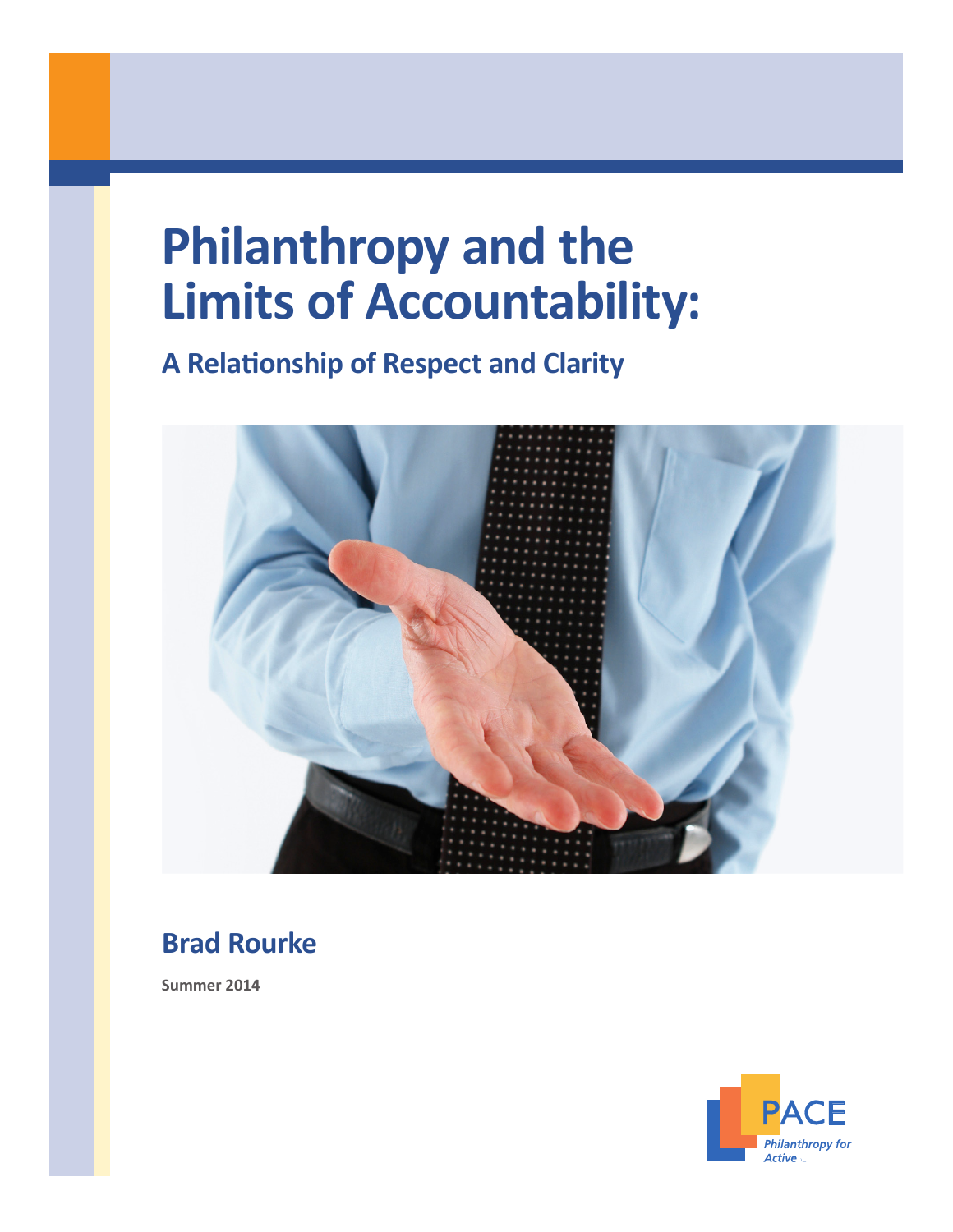### **Contents**

- 1 **Foreword**
- 3 **Introduction**
- 4 **I. Philanthropy @ Crossroads**
- 4 A Shifting Landscape
- 5 An Arm of Government
- 6 **II. Impact, Effectiveness, Institutional Accountability**
- 6 Public vs. Private Money
- 7 Transparency ≠ Clarity
- 9 Impact and Effectiveness
- 10 Risk and Success
- 11 **III. Accountability: "It's about Relationships"**
- 12 Accountable to Whom?
- 13 **IV. A Relationship of Respect and Clarity**
- 14 Questions Philanthropy Should Ask Itself
- 15 **Selected Readings**
- 15 **Participant List**
- 16 **Endnotes**

Copyright 2014 by Philanthropy for Active Civic Engagement (PACE) and the Charles F. Kettering Foundation

The interpretations and conclusions contained in this publication, unless expressly stated to the contrary, represent the views of the author and not necessarily those of Philanthropy for Active Civic Engagement (PACE) or the Kettering Foundation, their directors, or their officers.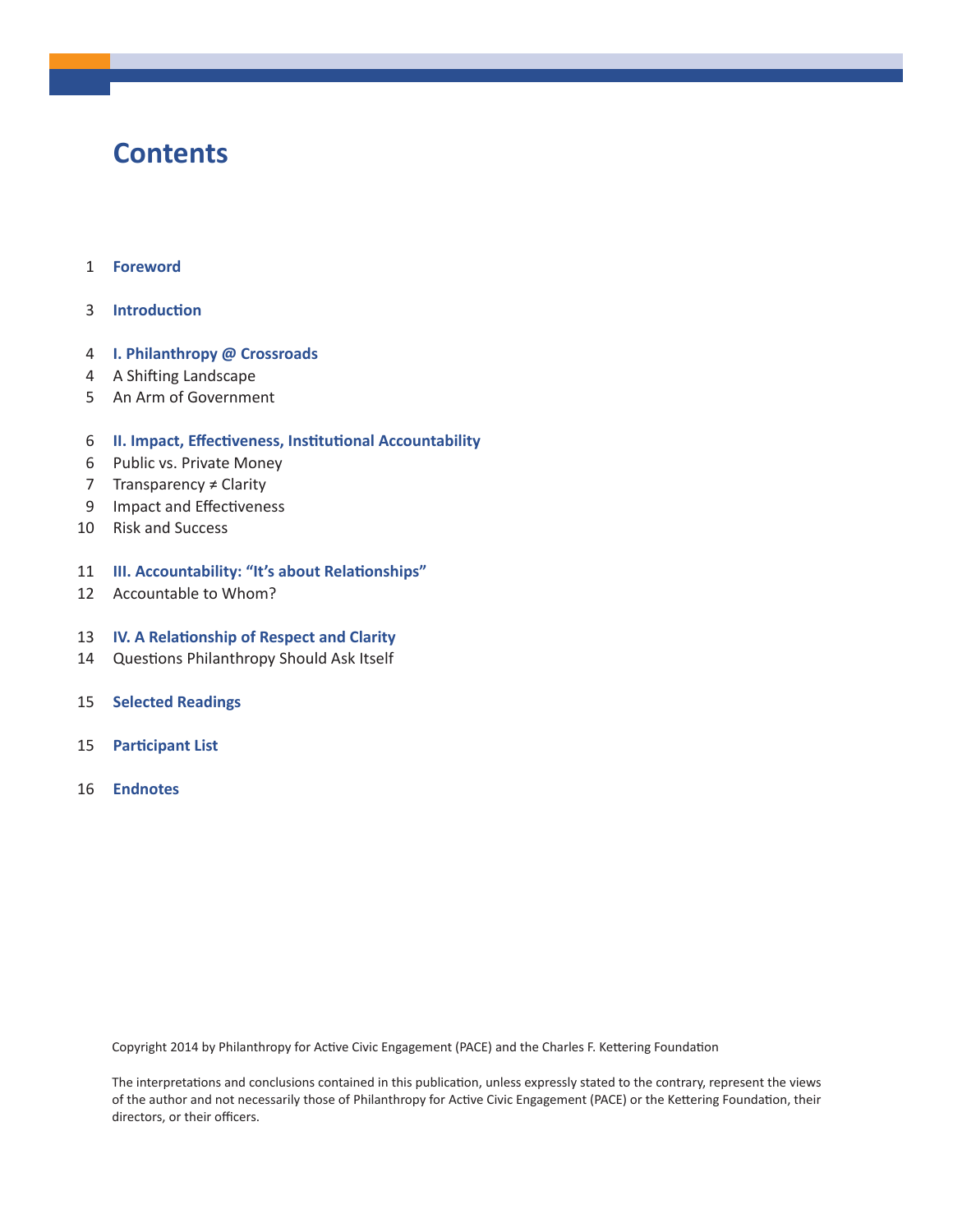### **Foreword**

### **Philanthropy and Accountability: A Time for Reflection**

**By Chris Gates, Executive Director of Philanthropy for Active Civic Engagement (PACE)**

There is no denying that new forms of communication technology, and constantly evolving social media tools, have altered the terms of our social compact. As one young tech executive recently pointed out, what some people don't understand is that inside every device and every piece of software is the DNA of both democracy and transparency.

Sector after sector, institution after institution, have realized they need to rethink the relationship they have with their customers and their constituents. The deference that society once showed experts who knew things that "we" didn't has been replaced by a society filled with people who have the ability, with the swipe of a finger or a keystroke, to become instantly informed about, and engaged in, a vast variety of topics.

Citizens everywhere have demanded more voice, more inclusion, and more information in every aspect of their lives. Experts, leaders, journalists, nonprofits, businesses, and governments are no longer deferred to asthey once were. Government agencies now must answer for their inefficiencies. Businesses must justify this quarter's flat profits even before the quarter is over. Schools are now expected to prove "learning outcomes." Donors and volunteers both demand real-time accountability from the nonprofit organizations they support.

This is all seen today as normal, when as recently as a decade ago all of these organizations were much more opaque and often given the benefit of the doubt. Lest we forget, Facebook was founded in 2004, YouTube in 2005, and Twitter in 2006.

So while the media, political parties, government, nonprofits, and businesses all work to meet the new demands of these hyperconnected times, there is one sector that has—until recently—remained nearly immune from such pressure. That is the field of organized philanthropy.

For decades, foundations have done their work with little pressure to make their operations more open and understandable. Boards have been free to make decisions behind closed doors about which areas they will focus on and what projects and organizations they will fund. Though foundations are created through a charitable donation as defined by the Internal Revenue Service, they have generally been considered, and have acted like, private organizations. These institutions have largely done their work out of the glare of public review from the time of their founding. It was as if the practice of philanthropy had escaped widespread public scrutiny because, by definition, philanthropy was about "doing good."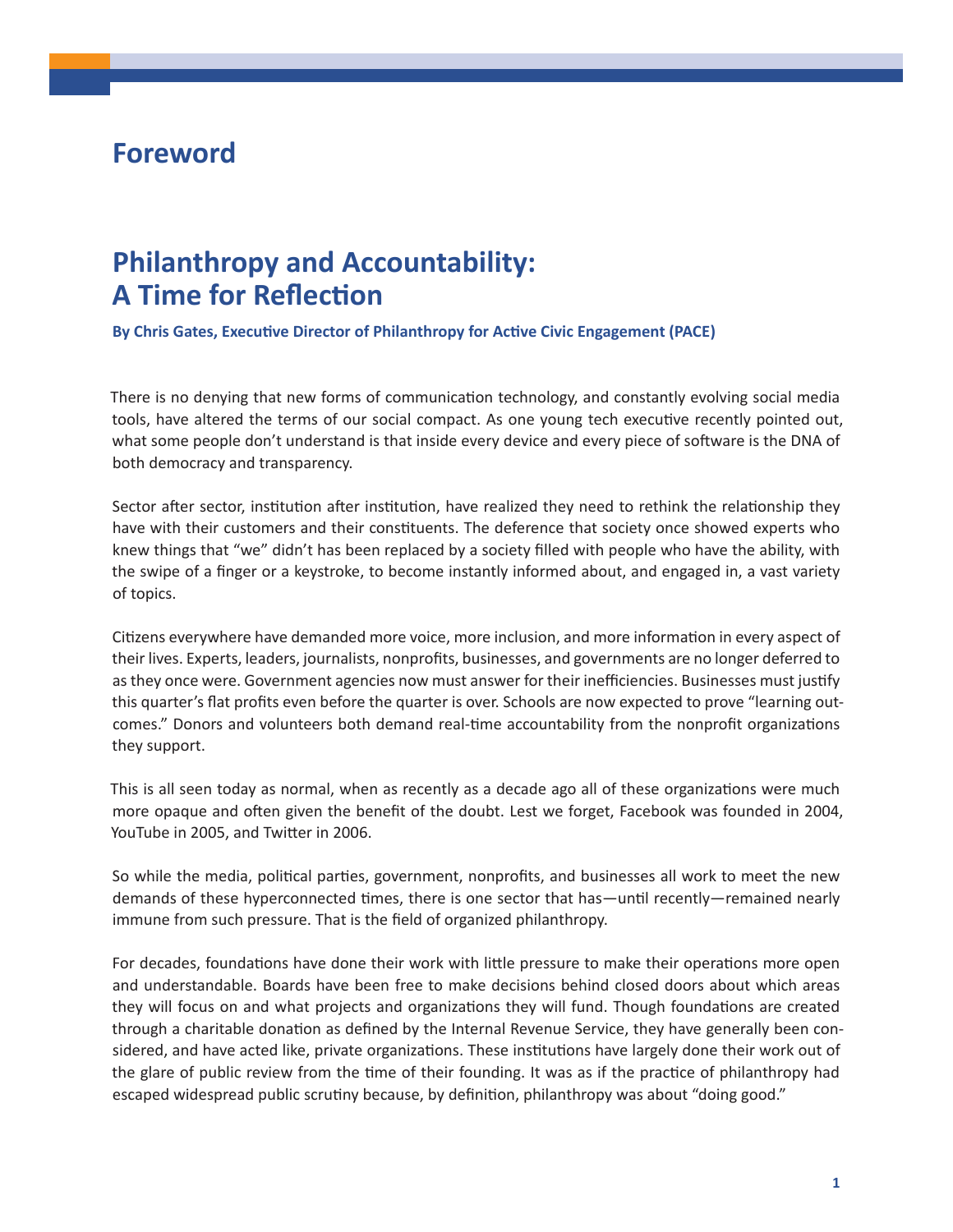But that set of assumptions has been changing. More and more funders are moving toward an approach called "strategic philanthropy," where their boards and staff members develop a policy or outcome agenda and then use their grants to pursue it. Fewer and fewer funders accept unsolicited, "over the transom," proposals. Some funders are now engaging in public problem-solving effortsin waysthat Andrew Carnegie and John D. Rockefeller probably never imagined, which has sparked a lively debate about how "public" or "private" foundations really are, or should be. What are still officially considered "grants" are now sometimes detailed portfolios of work that have been developed by the funder itself, with the nonprofit partner serving more as contractor than grantee.

Philanthropy for Active Civic Engagement (PACE), a learning collaborative of foundations that make grants in the civic engagement, service, and democratic renewal space, feels the time is right to explore these complicated, and sometimes controversial, issues of accountability and transparency. In a joint effort with the Charles F. Kettering Foundation, a nonpartisan, nonprofit research foundation that studies how citizens make choices, it engaged in a series of conversations, meetings, and interviews with philanthropic and social sector leaders over the course of the past year, exploring how philanthropy might best respond to the new realities of an accountability society.

This report draws the outlines of what a new conversation about accountability and transparency in the field of philanthropy might look like. A case can be made that private foundations are both quasi-private and quasi-public institutions, which makes the conversation even more difficult and textured, but it is a conversation that philanthropy must join.

How are we redefining our role in addressing the public agenda? How can we improve our working relationship with citizens, communities, fields of work, and grantees? How do we work with other sectors in a collaborative way? Is our role to provide venture capital to social entrepreneurs? Or to scale successful innovation? How open and inclusive should we be in developing oursocial change agendas and strategies?

As philanthropy responds to a changed world and its evolving new role, it would do well to develop answers to these questions, mindful of the fundamental relationship of respect and clarity that their publics seek. To do this, we will need to engage as a sector.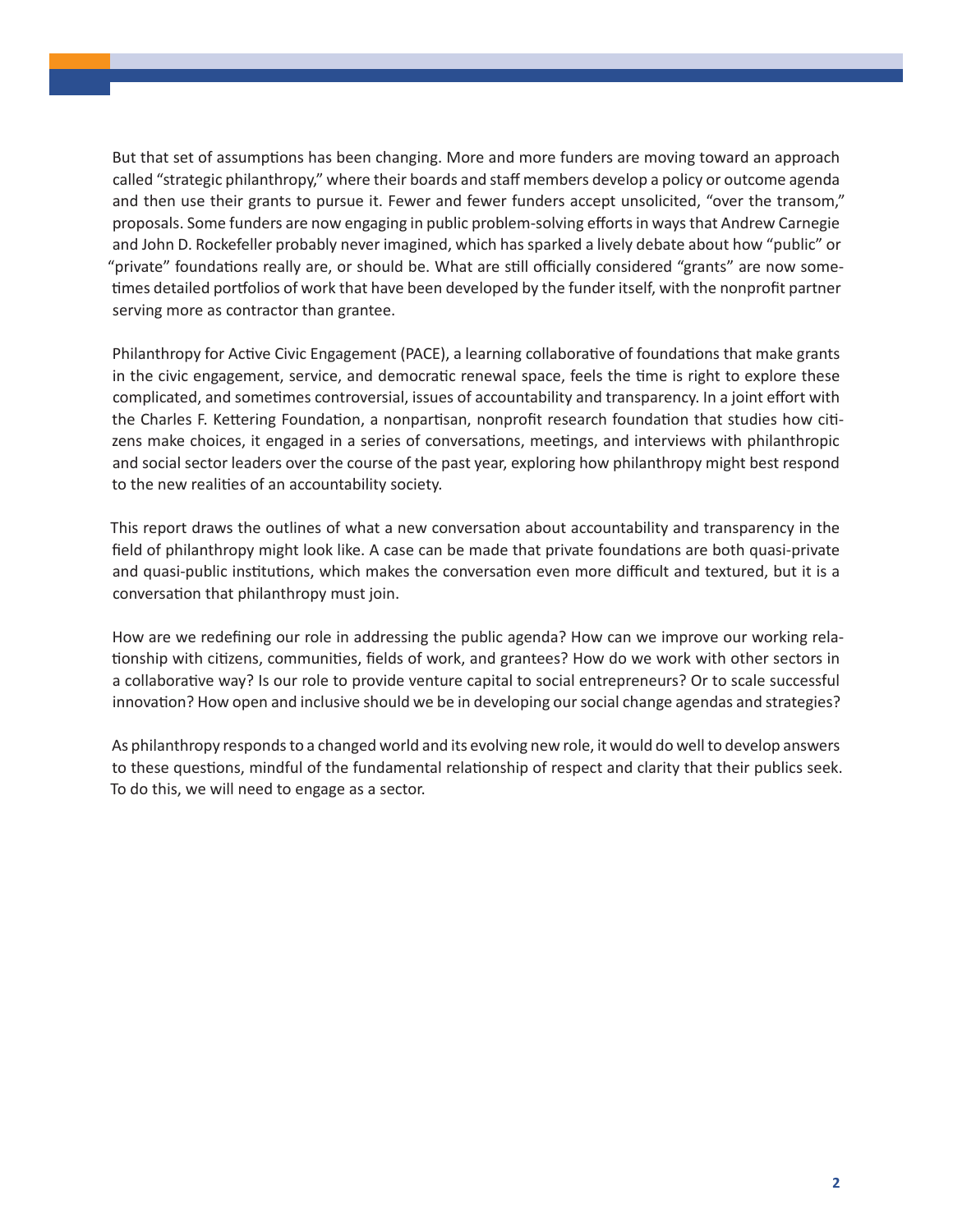### **Philanthropy and the Limits of Accountability: A Relationship of Respect and Clarity**

### **Introduction**

A growing emphasis on accountability and transparency has found its way into a broad range of institutions in the nation's public and private life. From the Obama administration's proclamation on "open government" on his first full day in office, to the emerging demands in multiple states for clear labeling of foods that contain genetically modified ingredients, to the persistence of high-stakes testing in public education as a means of "grading" schools, the evidence appears everywhere.

No sector—including philanthropy—has been immune to the increasing pressure for disclosure and reporting. Major national foundations and small community foundations have all been dealing with the demand to demonstrate impact, and many are recalibrating their giving portfolios in order to have a greater demonstrated effect. "Strategic philanthropy," "impact investing," and "collective impact" are all related strategies that reflect this imperative.

In response to this trend, the Kettering Foundation partnered with PACE to invite a distinguished group of foundation executives and thought leaders in the philanthropic and social sectors to a series of three roundtable discussions. Twenty-three participants took part in the conversations (two offered individual interviews instead), which took place in Dayton, Ohio, and Washington, DC, in 2012 and 2013. They explored in depth what "accountability" and "transparency" might mean for philanthropy—and how philanthropy might respond.

This report features their insights and questions.\*

A number of pressures drive the concern for greater accountability and transparency. Polling data indicate Americans have less and less confidence in all of the institutions of public life. Regulating authorities have begun to create more stringent requirements. A revised 990 tax form introduced by the IRS in 2007 requires expanded recordkeeping and disclosure of information from tax-free organizations. Asthe federal budget crisis continues and spending on public programs decreases, many of the problems addressed by philanthropy have increased in intensity. Meanwhile, many philanthropic organizations are directing more attention to showing greater impact.

There is debate over whether philanthropy holds a public trust and is therefore obliged to respond to public demands. Furthermore, accountability may mean something different to citizens than it does to those doing the work of philanthropic organizations. Institutional moves toward greater accountability may have paradoxically widened the gulf between citizens and the institutions that serve them.

<sup>\*</sup> Statements made by the participants quoted in this report are indicated in *italics*. The conversations were held under assurances of anonymity to allow people to speak freely. Therefore, no attributions are given and, in rare cases, edits are made to obscure identity.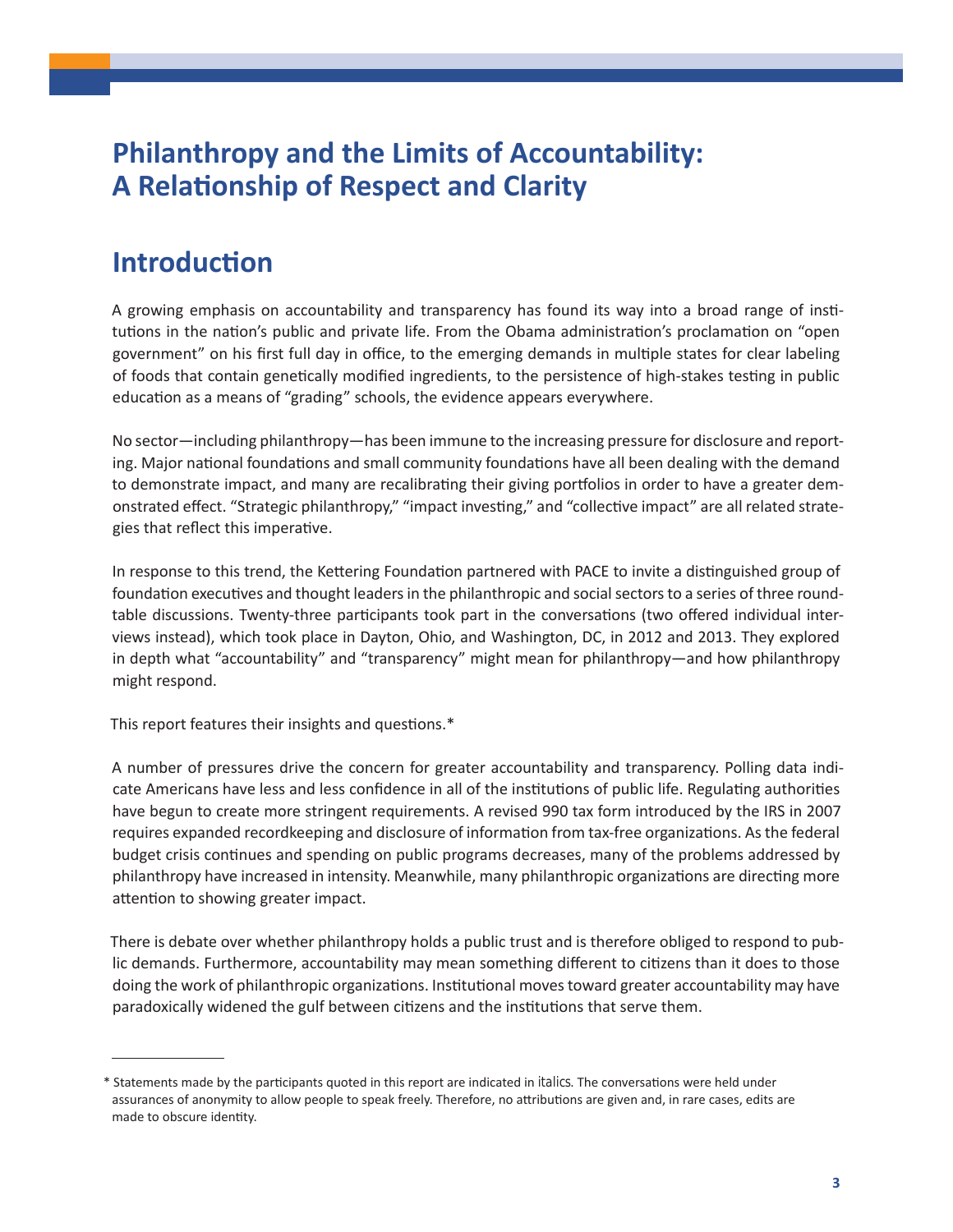Over the course of these workshop discussions, participants worked their way through these and other challenges, to call for an approach to accountability that is rooted in respect for the role of the public and seeks to provide clarity about what institutions are trying to do.

# **I. Philanthropy @ Crossroads**

Modern US philanthropy can trace its roots to the Gilded Age wealth of Russell Sage, Andrew Carnegie, and John D. Rockefeller, whose foundations received their charters in 1907, 1911, and 1913, respectively. According to philanthropy critic Joanne Barkan writing in *Dissent,* "These were strange new creatures quite unlike traditional charities. They had vastly greater assets and were structured legally and financially to last forever."<sup>1</sup>

Establishment of the income tax in 1913 spurred the creation of new tax-free foundations, and their numbers increased substantially amidst high post-World War II income tax rates, giving rise to government efforts to exert greater control over these independent entities. The modern era of organized philanthropy was established with the 1969 Tax Reform Act, whose provisions remain in force to this day. This act created the "private foundation," which is what most people have in mind when they say "foundation." (The two terms are used interchangeably in this report.)

Private foundations must meet a set of requirements in order to retain their status. They must pay out at least five percent of their endowment for charitable purposes each year, although this amount may include a number of administrative, travel, and other expenses. Foundations also must file annual reports with the IRS, may not own or operate significant for-profit businesses, may not engage in self-dealing or political activity, and must follow other specialized rules for nonprofits.

According to IRS data accessed through the National Center for Charitable Statistics at the Urban Institute, in 2010 (the latest data available) 88,879 private foundations had filed tax forms in the previous two years. The great majority of these foundations do not have the large amounts of money public imagination may ascribe to them. Most (63 percent) hold assets of less than \$1 million and only 2,531 (3 percent) have over \$25 million.

#### **A Shifting Landscape**

As a group, foundations have few direct external pressures. They have no need to show a profit to survive and answer to no shareholders. The legal requirements are straightforward.

However, even from the beginning, foundations have had a complicated relationship with government and society-at-large. There was serious reluctance to grant a charter to The Rockefeller Foundation, with Theodore Roosevelt and William Howard Taft both expressing vehement opposition during their campaigns for the presidency. Roosevelt, a "trust buster," insisted "no amount of charity in spending such fortunes [as Rockefeller's] can compensate in any way for the misconduct in acquiring them," while Taft called the initiative "a bill to incorporate Mr. Rockefeller."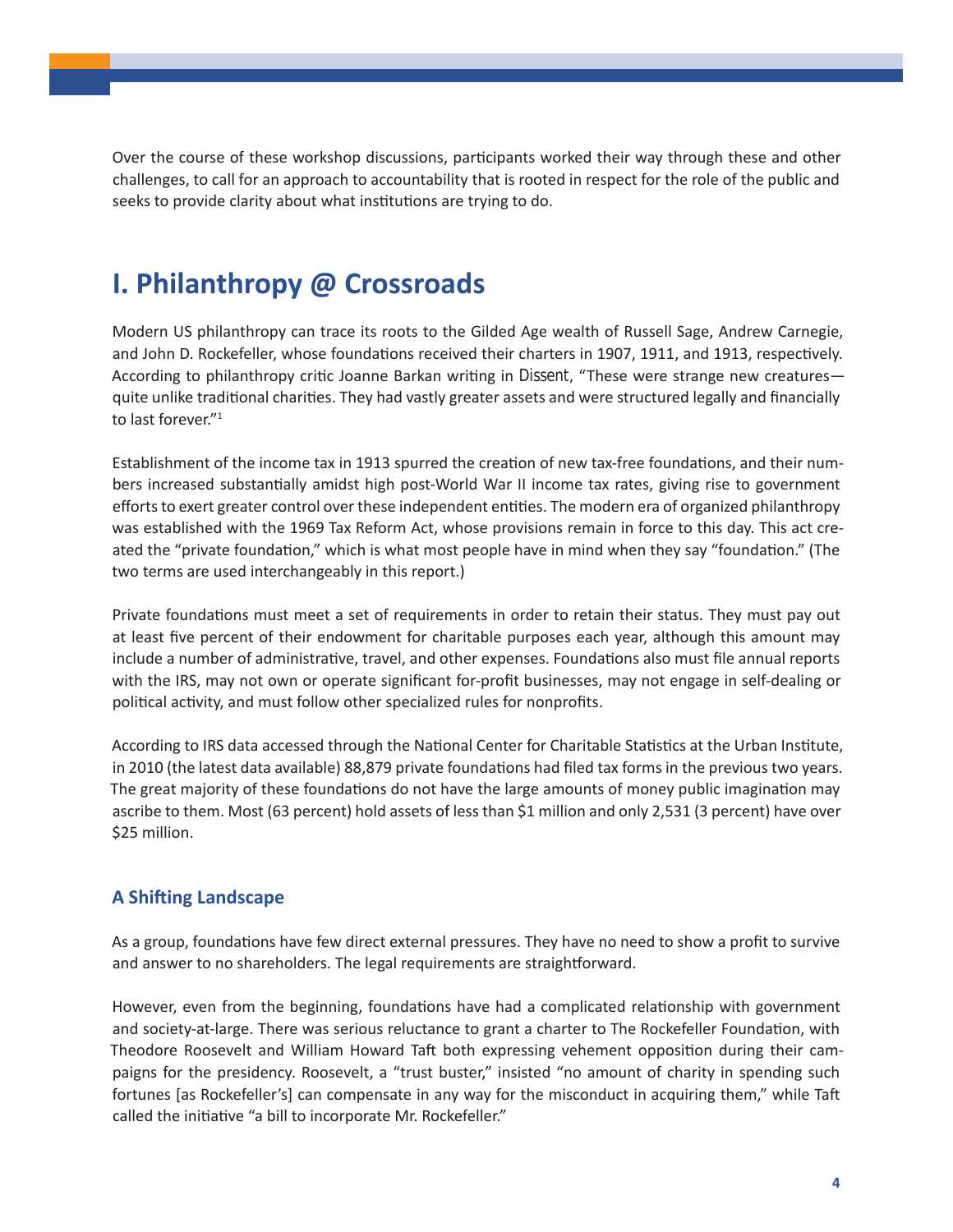Today, regulators continue to consider raising the payout threshold and adding other restrictions. Iowa senator Chuck Grassley came to be known for using his chairmanship of the Senate Finance Committee (2003–2007) to launch hearings into the activities of nonprofit organizations, including those of foundations. And, as the recession that began in 2008 wore on and state and local government revenues fell, these entities began looking in earnest at foundations as a way to fill funding shortfalls.

Participants in the roundtable conversations point to many initiatives by different levels of government as threats to their ability to function effectively. As one participant said:

*In something like 19 states, there's a bill, or laws have already changed. Whether it's Illinois or*  Pennsylvania, [states are changing] how they're approaching the property tax exempt ons. And *hospitals [are] losing their exempt status. Churches [are] losing their exempt status for part of their*  property because [government] cof ers are bare and they're looking at creat ve ways to fill the coffers. They're looking at the sector in very dif erent ways.

Whether the pressures are directly attributable to empty government coffers or to other causes, the sense of pressure is unmistakable. Those working in the philanthropic sector often have a sense of being besieged.

#### **An Arm of Government**

Philanthropy is beginning to occupy a space that goes beyond the supplemental role it has traditionally played in public life—that is, by providing amelioration in areas once seen as the sole purview of government. Thus, it could be perceived that the philanthropic sector is in danger of becoming an arm of government. Examples include the 2010 Mark Zuckerberg investment in Newark, New Jersey, schools and the multiple philanthropic efforts underway in Detroit that fund what were formerly public functions. (See sidebars on Detroit and Zuckerberg's investment in Newark on pages 6 and 8.)

Because it provides a particularly stark example of this phenomenon, Detroit came up repeatedly among conversation participants. One participant referred to it as "ground zero" for this conversation. Discussion focused on the way these circumstances have placed foundations in the center of policymaking. Who ought to have the final say over such public projects? As one participant put it:

*[The foundat ons are] making public investments and yet they're doing it behind the wall. They struggle with trying to figure out what it means to be transparent, how transparent we need to be, how accountable we should be, what's appropriate, what's not appropriate. . . . It's not a conver*sat on about your legal requirements. . . . It's a different conversation about what your obligation *is to the communit es that you serve.* 

This question is not restricted to Detroit of course. Foundations are stepping into the public arena in bolder, and sometimes more prescriptive, ways. One participant raised a concern over the Zuckerberg investment in Newark: "[He] and his staf can go in and negot ate massive reforms in the Newark school system, none *of which went through any level of public process, in return for this big gift."*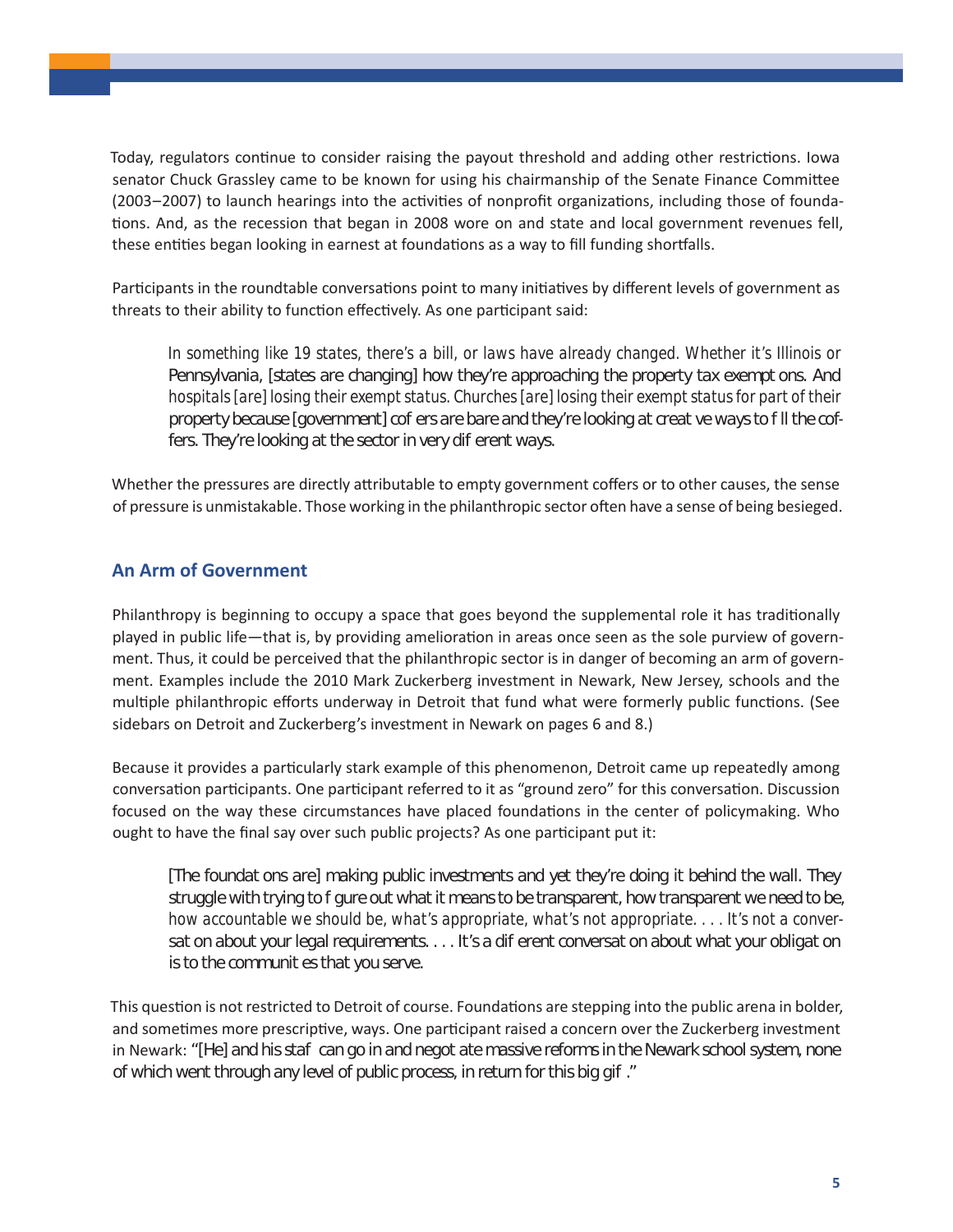# **II. Impact, Effectiveness, Institutional Accountability**

Many organizations view "accountability" from a primarily institutional standpoint. Foundations widely accept that making efforts to employ organizational best practices is a good idea. The field of philanthropy has become increasingly professionatized, opy that g be  $\sf t$  $\overline{?}$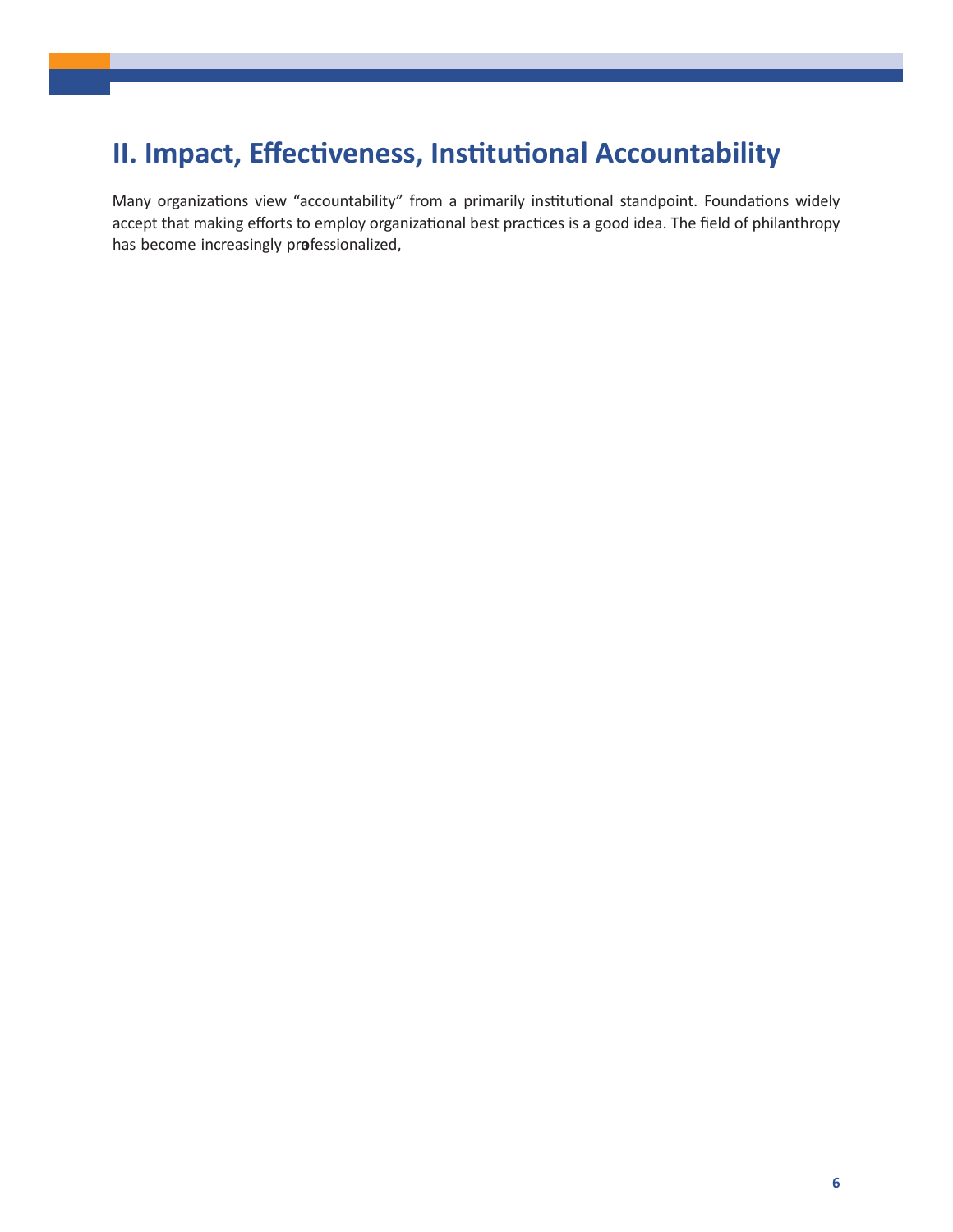nities of color and other marginalized groups," and providing "at least 50 percent of . . . grant dollars for general operating support." <sup>4</sup>

Others hold that foundation money is inherently private money and the notion of public accountability in that case is not applicable beyond adhering to the tax code and related laws. This point of view, well outlined in Evelyn Brody and John Tyler's *How Public Is Private Philanthropy?,* holds that the stipulation that "exempt charities dedicate their assets to, and use them in furtherance of, charitable purposes and not for private benefit" is sufficient—and in fact that "individuals and businesses [also] benefit from taxfavored treatment. Their assets and resources do not thereby become public, and they are not thereby transformed into government entities." <sup>5</sup>

One participant expressed his concern about the ambiguities inherent in treating philanthropic giving as though it were a public process:

*I worry a lit le bit that we have a public process for distribut ng public dollars; it's called government, and it's got all the transparencies that we know about. . . . It seems to me that this was created because there's a need for a process to distribute public dollars that is not as transparent and involved in public part cipat on as government is, and if you say . . . foundat ons should operate . . . just like government . . . live-stream their board meet ngs, be open to the Sunshine Act, and Freedom* of Informat on laws, why have [foundat ons]? Why not just turn the money over to government?

#### **Transparency ≠ Clarity**

One way that institutions seek to demonstrate accountability is through *transparency*. The logic is that if foundations made more information available to the public, people would have more trust in their decisions and would be less prone to suspect corruption, waste, fraud, and abuse. No one taking part in these discussions denied that transparency is an important component in establishing and maintaining trust between institutions and citizens. However they saw at least two problems.

First, this approach to accountability places the burden of responsibility on the public. The public must take the initiative to seek out the information being provided. Second, making sense of the information can be difficult, especially in cases that involve large amounts of data. As one participant pointed out, citizens may see these massive data troves not as helpful but as obfuscating:

What's happened with the confuence of data transparency and accountability is with all good intent ons. It's very easy for inst tut ons to provide all of that, and do nothing but obfuscate, because the *other, the "to whom," the public has no capacity, time, interest, or guidance in making sense of it.*

But participants also spoke of less benign motives for transparency. According to one participant, the intent of issuing large amounts of data can be institutional survival:

*The funct on of accountability was to stop government, to get government of their backs... . It was, "what do we need to do in order to have them not tell us what to do and to steer our dollars in a way that's dif erent?"*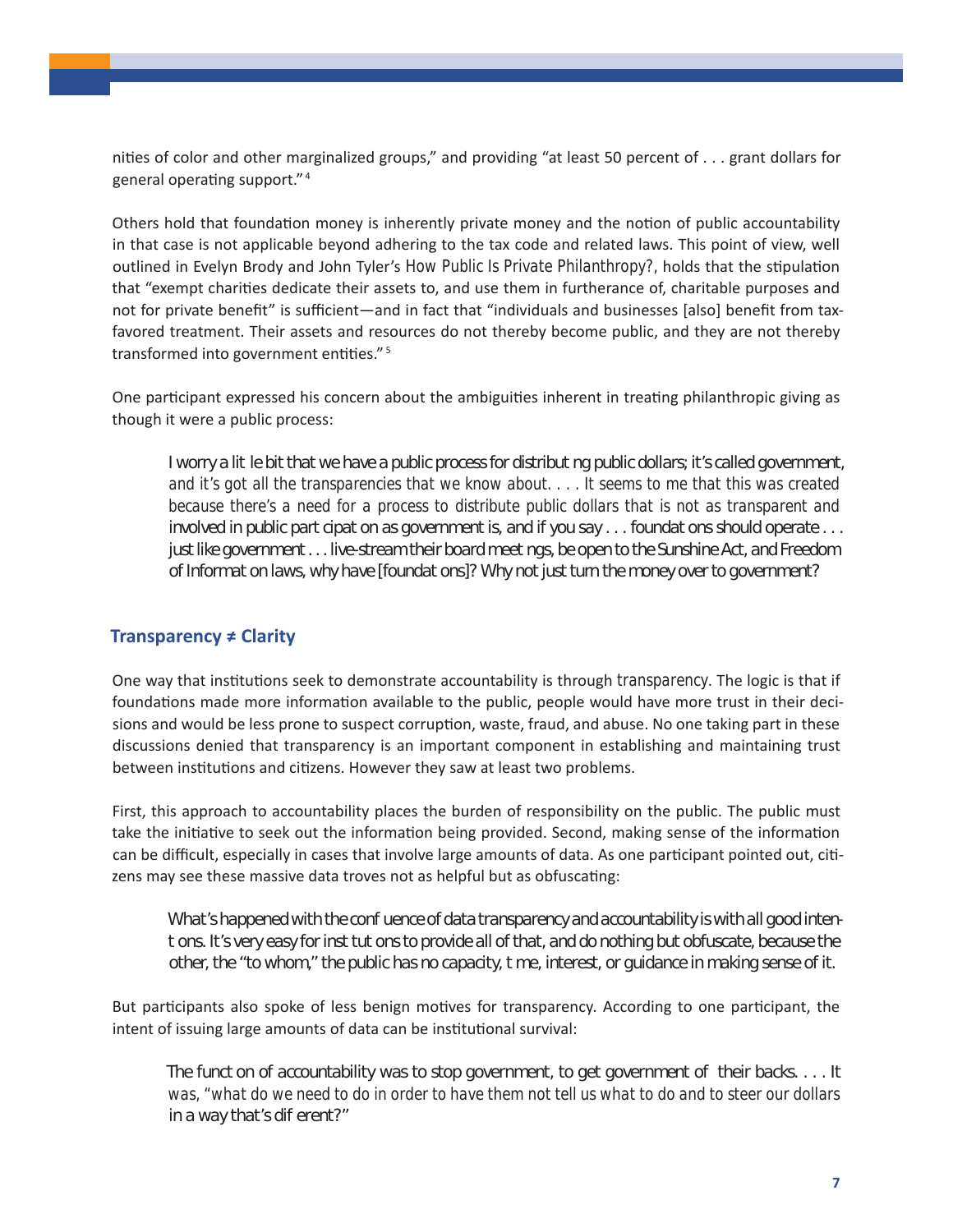#### **Mark Zuckerberg's Gifts: Flexibility vs. Transparency**

In September 2010, Facebook cofounder Mark Zuckerberg appeared on *Oprah* along with then-Newark, New Jersey, mayor Cory Booker and Governor Chris Christie to announce a \$100 million gift to improve Newark schools. According to an article in the *Huf ngton Post:* 

> "The gift was presented as a way to try to improve the district, which has been plagued for years by low test scores, poor graduation rates and crumbling buildings. The district was taken over by the state in 1995 after instances of waste and mismanagement, including the spending of taxpayer money by school board members on cars and restaurant meals."<sup>6</sup>

The gift (a challenge grant) generated some concerns: parents wanted to know how the money would be used, according to the article. In particular, the gift sparked complaints that it was a means to bolster charter schools in an area where traditional public schools were struggling.

The American Civil Liberties Union filed an Open Public Records Act request with Mayor Booker's administration for more information, which the government

denied, stating there was no relevant information to be had. The ACLU filed a lawsuit—which it won—forcing the city to release all e-mails related to the gift and its later administration.

More recently, closerto Facebook's home in Silicon Valley, Zuckerberg has pledged \$1 billion to a local community foundation, the Silicon Valley Community Foundation. This, too, is generating controversy as the nature of the gift makes it difficult for the public to determine how the money will be spent. According to the *Wall Street Journal:*

- "'Community foundations are popular targets [for such gifts] because they allow donors to shield the ultimate recipients of their largesse,' said Melissa Berman, an adjunct professor at Columbia University who teaches courses on philanthropic strategy.
- "'Using a community foundation like this gives people like Zuckerberg and his wife more privacy in their giving,' Berman said. Such groups have to say where their money goes, but not where it came from or who directed which grants go where, she said. 'This allows people to give essentially in secret, and that's attractive to people in the spotlight.'"<sup>7</sup>

#### Another added:

The intent is to protect the institution. The question is, does that protect the institution? Does that *obfuscation help or hurt? [Foundations] believe, I think with honor, that it helps the institution, and it protects them and it's just fed.* 

Even if well intentioned, efforts to be transparent, without also creating context for the information, can create problems, as one participant maintained:

*My personal feeling is that we are massively, unbelievably wrongheaded about metrics. . . . In the end, we need some smart person, or librarian or whoever, to take all that data and process it, and*  be able to develop a relationship where you can have a conversation about performance that is *coherent, where you can say, "So here's the deal. We've looked at this [data], and so it does look*  like this school's geting a lit le bet er, but when we look at it, it's really the kids from that side of *Broadway, not this side of Broadway." To actually make sense of it. . . . The caring act of saying, "I can't just give you the data." It's like this [the Obama] administration that tells everybody, "Look at all the data that's on our website." I mean in the end, it's just not helpful.*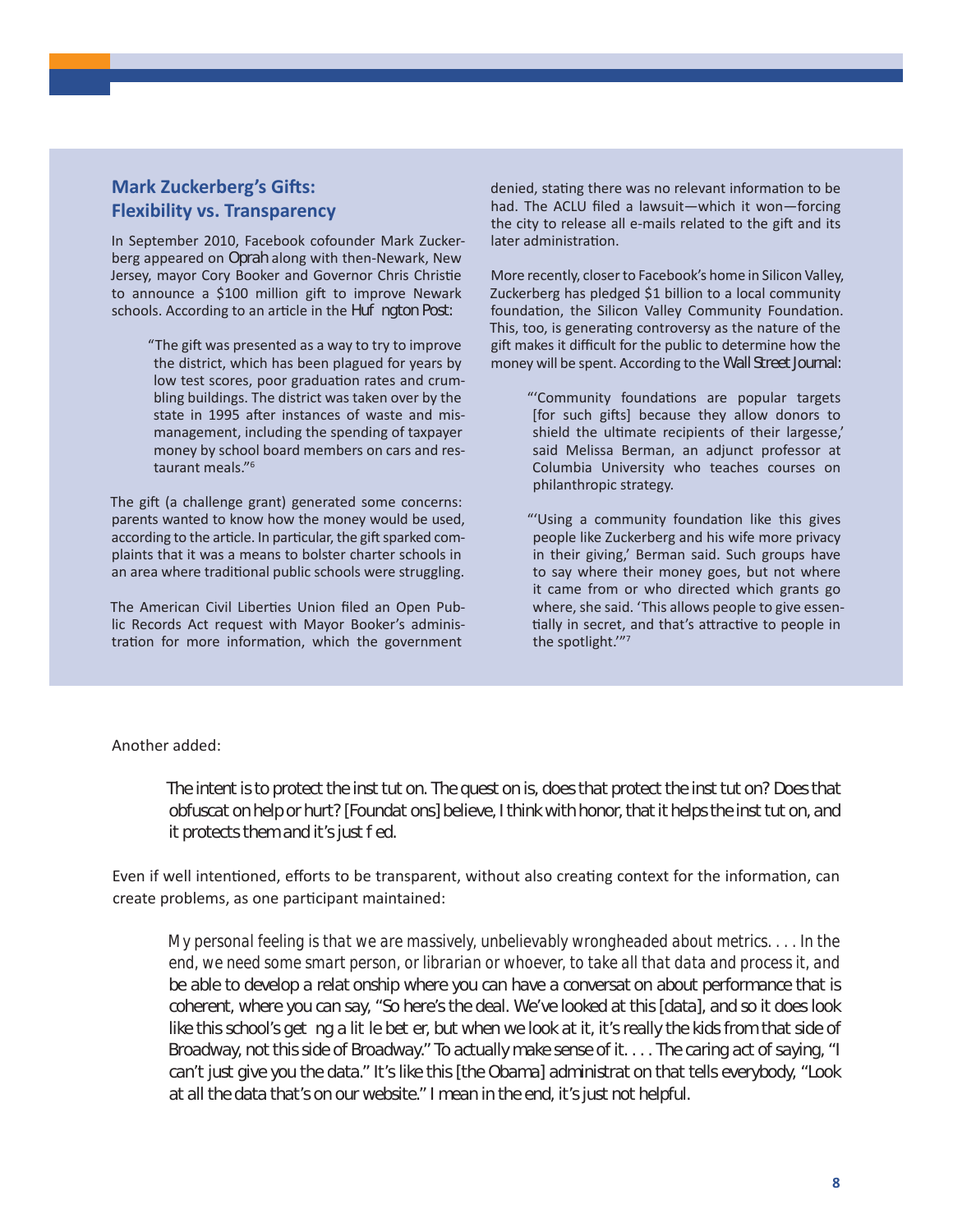#### **Impact and Effectiveness**

There is a growing body of thought that sees accountability as linked to actual outcomes. In other words, accountability is demonstrated by showing impact. This has given rise to a number of approaches variously called strategic (or outcome-oriented) philanthropy, collective impact, and others. Although they have subtle differences, they share many similarities. Strategic philanthropy is an approach to grant making that prizes evaluation and results.

One of the chief proponents of this approach, former William and Flora Hewlett Foundation president Paul Brest (now at Stanford University), describes it in the *Stanford Social Innovat on Review*.

Outcome-oriented philanthropy is at least a century old, but the past 10 or so years have seen an upsurge in both its intensity and its extent. . . . An increasing, albeit still small, number of foundations seem to have adopted an outcome orientation.

"Outcome-oriented" issynonymous with "result-oriented," "strategic," and "effective." It refersto philanthropy where donors seek to achieve clearly defined goals; where they and their grantees pursue evidence-based strategies for achieving those goals; and where both parties monitor

#### **Philadelphia: Jeremy Nowak and Driving Impact**

Just after Thanksgiving in 2012, the William Penn Foundation, the largest foundation that focuses solely on the Philadelphia area, surprised the world of philanthropy as well as its local community by announcing that its president, Jeremy Nowak, was stepping down after less than 18 months on the job.

It is unusual for institution leaders to move on so quickly. And while the foundation's press release said they "mutually decided that the time is right for Nowak to transition out of his current role," it was clear to observers that the idea was not Nowak's.

Nowak had been a controversial figure in the community, with a consulting background and a mandate to drive major reforms in a troubled municipal school system. (He was described early in his tenure as "unafraid of ruffling feathers.") His predecessor at the William Penn Foundation told the *Notebook* that they had "brought in Nowak because the board wanted someone with a bold vision and a real ability to bring everyone to focus on a particular set of issues."8

The bold vision, which included aggressive programs to close an achievement gap by creating more "high performing seats" in the city's schools may have been too

much. Nowak became the focal point of public complaints as the foundation ceased giving to long-time grant recipients. For his part, Nowak maintained that only large changes would have the needed effect. In an early interview, he said:

- "'You shift expectations not simply by shifting policy. You shift expectations by supporting great practices, whether they're in civil society, the public sector, or the private sector.'
- "In that vein, the foundation gave a monster \$15 million grant to the Philadelphia School Partnership earlier this month. PSP's plan is to pass that money on directly to schools that are doing well, regardless of whether they're Catholic, charter, or managed by the Philadelphia school district.'"<sup>9</sup>

The PSP plan, along with other initiatives, proved unpopular among a segment of the community that had long been working for reform in its own way.

Another local website, Philebrity.com, reported that "jubilation [was] in the air" at local nonprofits over Nowak's departure, as a community frustrated with the changes reacted. One online commenter complained: "William Penn, like all other major granting organizations, now requires a lot more quantitative/results-driven analysis before handing over checks."<sup>10</sup>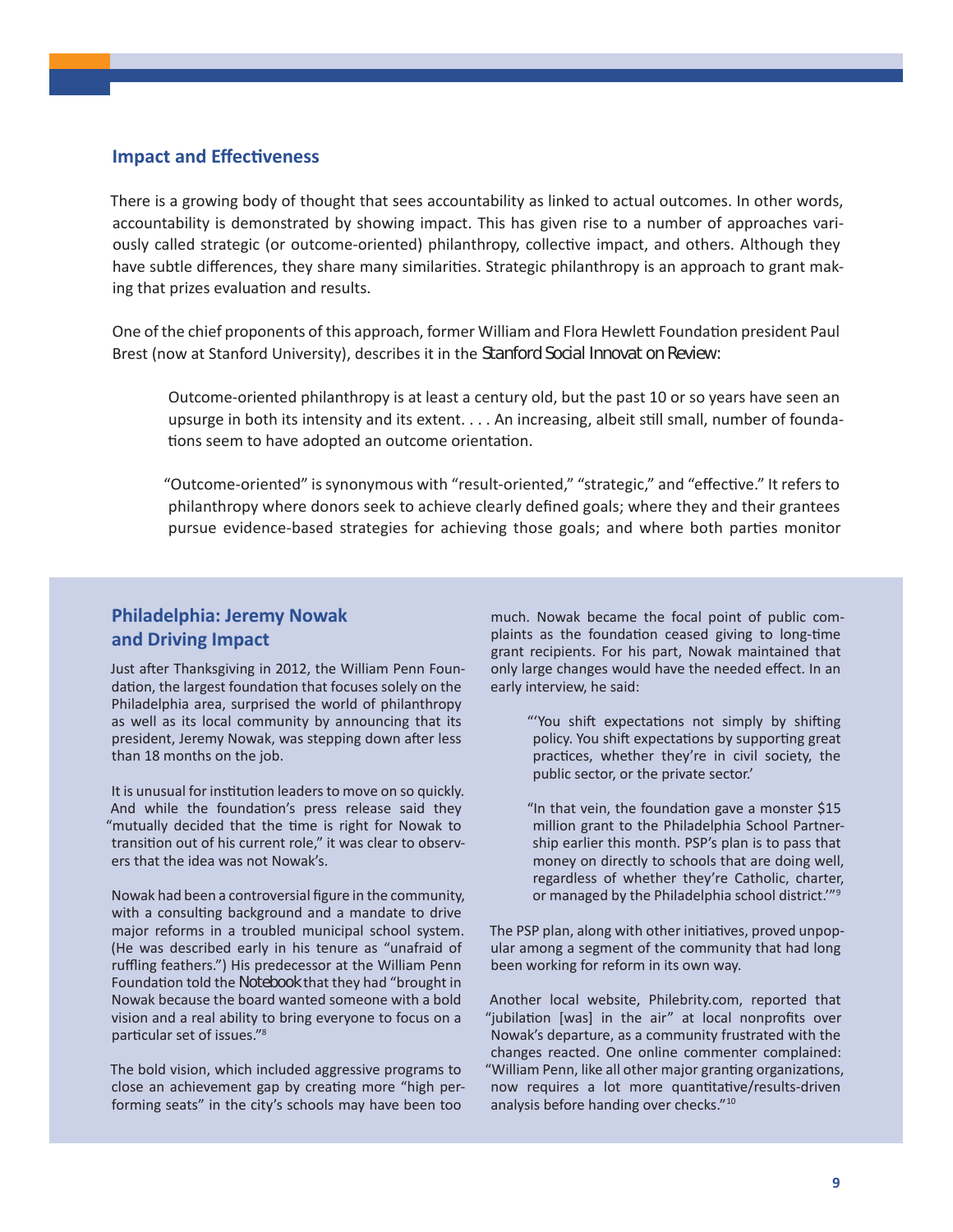progress toward outcomes and assess their success in achieving them in order to make appropriate course corrections.

The idea that philanthropy should seek results, may seem so obvious as to make the modifier *outcome-oriented* superfluous. But despite the increasing belief that the work of the sector should rest on goal-oriented, evidence-based strategies, very few donors actually follow these principles.<sup>11</sup>

Collective impact, meanwhile, is a way of applying this approach on a more communitywide level. In a *Stanford Social Innovat on Review* article entitled, "Collective Impact," John Kania and Mark Kramer describe the key elements: a common agenda, shared measurement systems, mutually reinforcing activities, continuous communication, and a "backbone support organization."<sup>12</sup>

As Brest points out, these approaches might well seem as controversial as apple pie. But they are not uniformly accepted.

A vocal critic of strategic philanthropy is William Schambra, who, in remarks delivered at the Hewlett Foundation (and reprinted in the *Nonprof t Quarterly*), says:

[The problem is] the fundamental deficiency of the science-based approach to solving human problems, which lies behind strategic philanthropy. . . . To this day, theories about the causes of human behavior multiply endlessly. We are left with many interesting and diverse schools of thought on the subject. But we have no universally accepted collection of proven findings, waiting to be plugged into our theories of change.

In fact . . . "solving problems" is itself a skewed and biased framework for approaching this question, privileging expert analytical solutions, and diminishing the unspoken, accumulated, idiosyncratic wisdom of the local and immediate community.<sup>13</sup>

Other participants in these conversations made similar points:

*There's a rather strong strain . . . of foundat ons now deciding that they know what the problem is and that they know what the solut on is and that they're now going to be subcontract ng [with nonprofits] to actually do the work as if they are paid employees or paid consultants.*

#### **Risk and Success**

There is an ironic twist to the strategic view of philanthropy. Many adherents of this approach are aligned with a business approach to problem solving with entrepreneurial roots that embrace risk. Yet focusing on impact as the measure of success may tend to squeeze out innovation, as only those things that are already known to be successful tend to get funded.

John Tyler makes this point in his 2013 monograph *Transparency and Philanthropy*: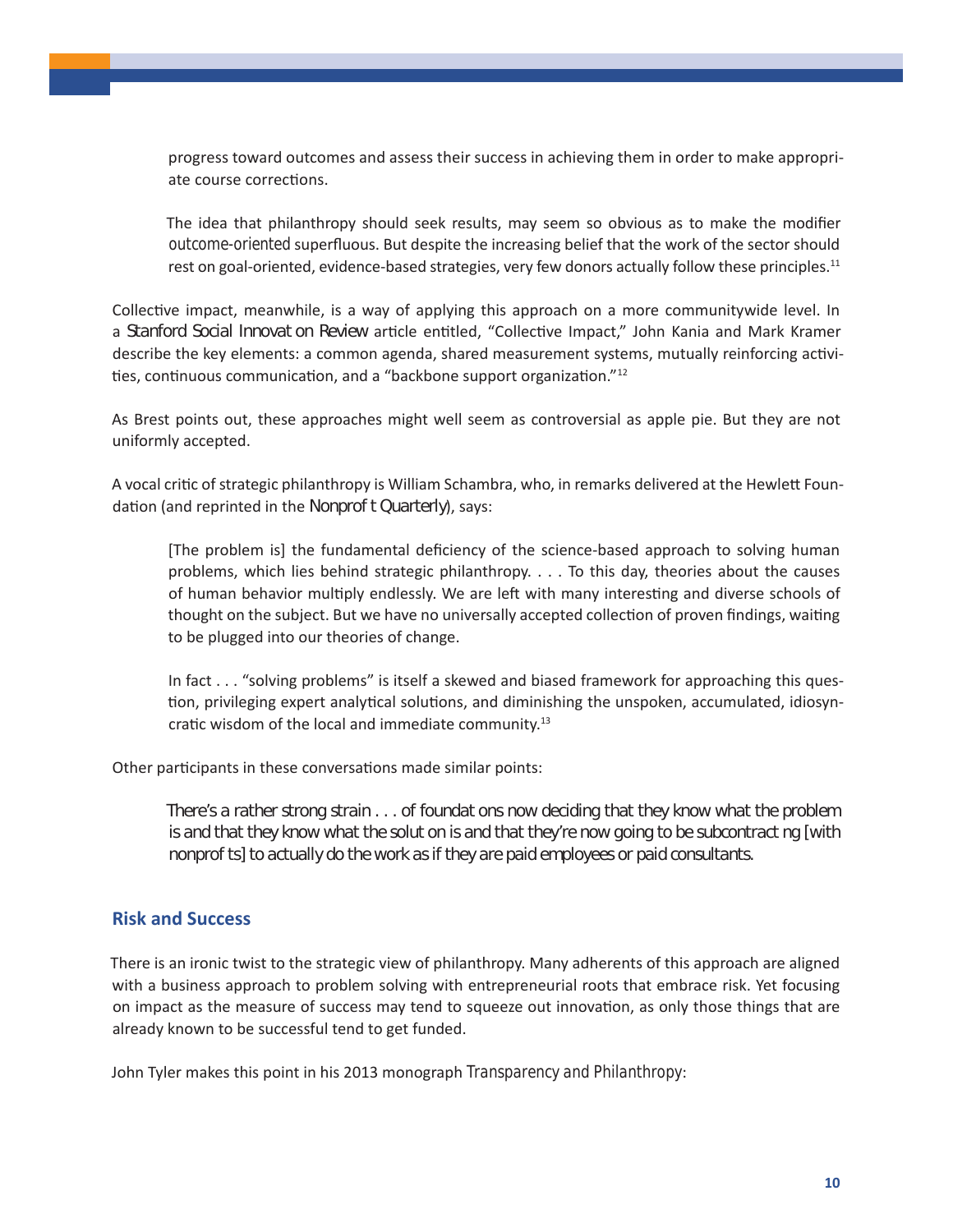Opportunities for steadfastness in the face of public opposition and contrary popular opinion are among the most important constructive characteristics of philanthropy and its unique roles in this country, but calls for broadly increasing transparency to enhance philanthropic effectiveness risk undermining this virtue.<sup>14</sup>

Participants in these conversations echoed Tyler's point. As one quipped:

*The joke is that if you worked at a venture capital firm and you made ten bets, and one of them was a raging success, and two were medium-size successes, and seven were failures, you would get a*  raise, and a promotion, and a bigger of ce. And if you're a program of cer at a foundation and *made ten grants, and one was a big success, two were medium successes, and seven were failures, you'd be polishing your re´sume´.*

Another participant agreed:

*We're not dealing with the easy problems in philanthropy, right? So, you are throwing the Hail Mary passes here, and we should be owning the fact that you're going to have a very low hit rate when you're making these kinds of investments. If they were easy, government would do it.*

A further exchange between two participants illustrates the tension:

*You can experiment and learn things, and maybe not have a grand success but advance the field, because you've learned things, and taken risks, and tried things that other people wouldn't do.* 

*Isn't that part of how we should define success in philanthropy?*

### **III. Accountability: "It's about Relationships"**

Research suggests that there is a gap between the institutional view of accountability and what citizens mean when they think about it. "The public's starting point on most aspects of accountability is dramatically different from that of most leaders," according to a recent Public Agenda/Kettering Foundation research report entitled, *Don't Count Us Out.* The report analyzes and catalogues these differences. Among them:

Leaders are focused on their institutions and what kinds of changes will make it function more effectively. Many are often stunningly disconnected from broad public concerns. Even when leaders are attuned to public goals, their expertise and jargon often limit their ability to work productively with and for the public.

Many people today are alert to, and often resentful of, institutional systems that seem to treat the public/customers as "cogs in the wheel," rather than as individuals. Many believe that institutions are increasingly impervious and unresponsive to individuals' questions, priorities, or problems.<sup>15</sup>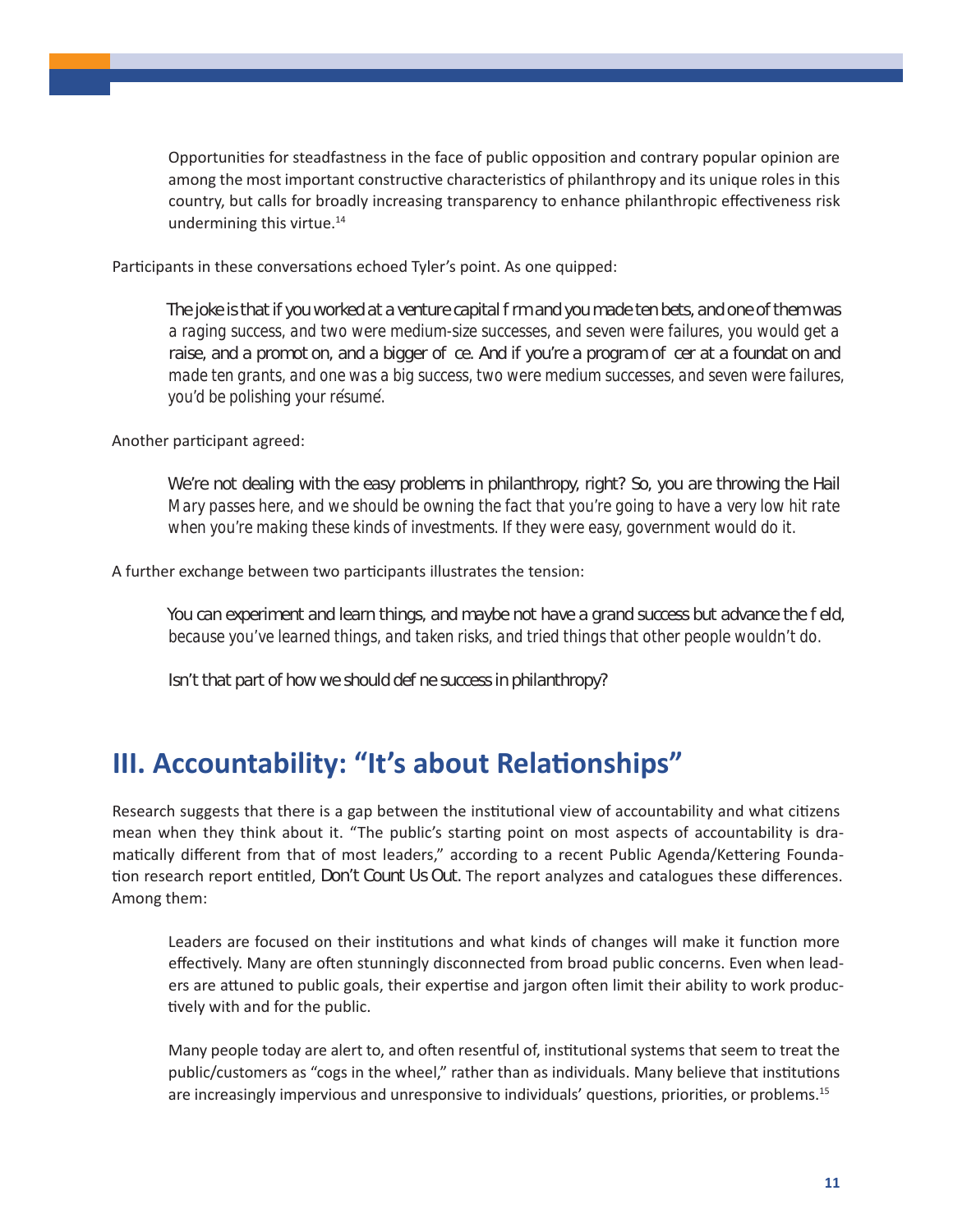While the research underlying *Don't Count Us Out* focused on a variety of institutional leaders—not just those in the field of philanthropy—its insights are salient. The gap between the way those organizational leaders talked about accountability and the way the report says citizens do was similar to many of the themes sounded by the participants in the roundtable conversations.

From the standpoint of citizens, when they consider the matter, an institution shows accountability by demonstrating that it is in relationship to the citizens it serves. This is *relat onal accountability*, according to Tufts University professor Peter Levine, writing for Demos:

Most people do not want informational accountability; they want relational accountability. For example, they do not want to know the test scores, teacher salaries, and graduation rates at their local high school; they want to know the principal and have confidence in her values.<sup>16</sup>

#### **Accountable to Whom?**

One question implicit in any concept of accountability is: "to whom"? Is a foundation accountable to the

#### **Bill and Melinda Gates Foundation: Solutions Invented Here**

The Bill and Melinda Gates Foundation, with an endowment of \$38.3 billion, is the largest private foundation in the world. It's a leader in the strategic philanthropy movement, applying business management techniques to its giving strategies.

In 2008, the foundation announced that it would focus on improving higher education outcomes for lowincome people. Its methods have sparked considerable controversy. The *Chronicle of Higher Education* (which receives funding from Gates) described what it calls the "Gates effect":

> "The foundation wants nothing less than to overhaul higher education, changing how it is delivered, financed, and regulated. To that end, Gates has poured hundreds of millions of dollars into getting more students to and through college, in an effort to lift more Americans out of poverty. . . .

> "Five years into an ambitious postsecondary program that is expected to last two decades, the avalanche of Gates cash has elevated the Seattlebased foundation to a central role in the national debate about reforming college, raising questions about the extent of its influence.

"Gates's rise occurs as an unusual consensus has formed among the Obama White House, other private foundations, state lawmakers, and a range of policy advocates, all of whom have coalesced around the goal of graduating more students, more quickly, and at a lower cost, with little discussion of the alternatives. Gates hasn't just jumped on the bandwagon; it has worked to build that bandwagon, in ways that are not always obvious. To keep its reform goals on the national agenda, Gates has also supported newsmedia organizations that cover higher education.

The effect is an echo chamber of like-minded ideas, arising from research commissioned by Gates and advocated by staff members who move between the government and the foundation world.

> "Higher-education analysts who aren't on board, forced to compete with the din of Gates-financed advocacy and journalism, find themselves shut out of the conversation. Academic researchers who have spent years studying higher education see their expertise bypassed as Gates moves aggressively to develop strategies for reform."<sup>17</sup>

One online commenter complained: "It's not so much that the Gates Foundation has a point of view of how things should go but they act like it's the ONLY one that matters, could work or has research to back it." <sup>18</sup>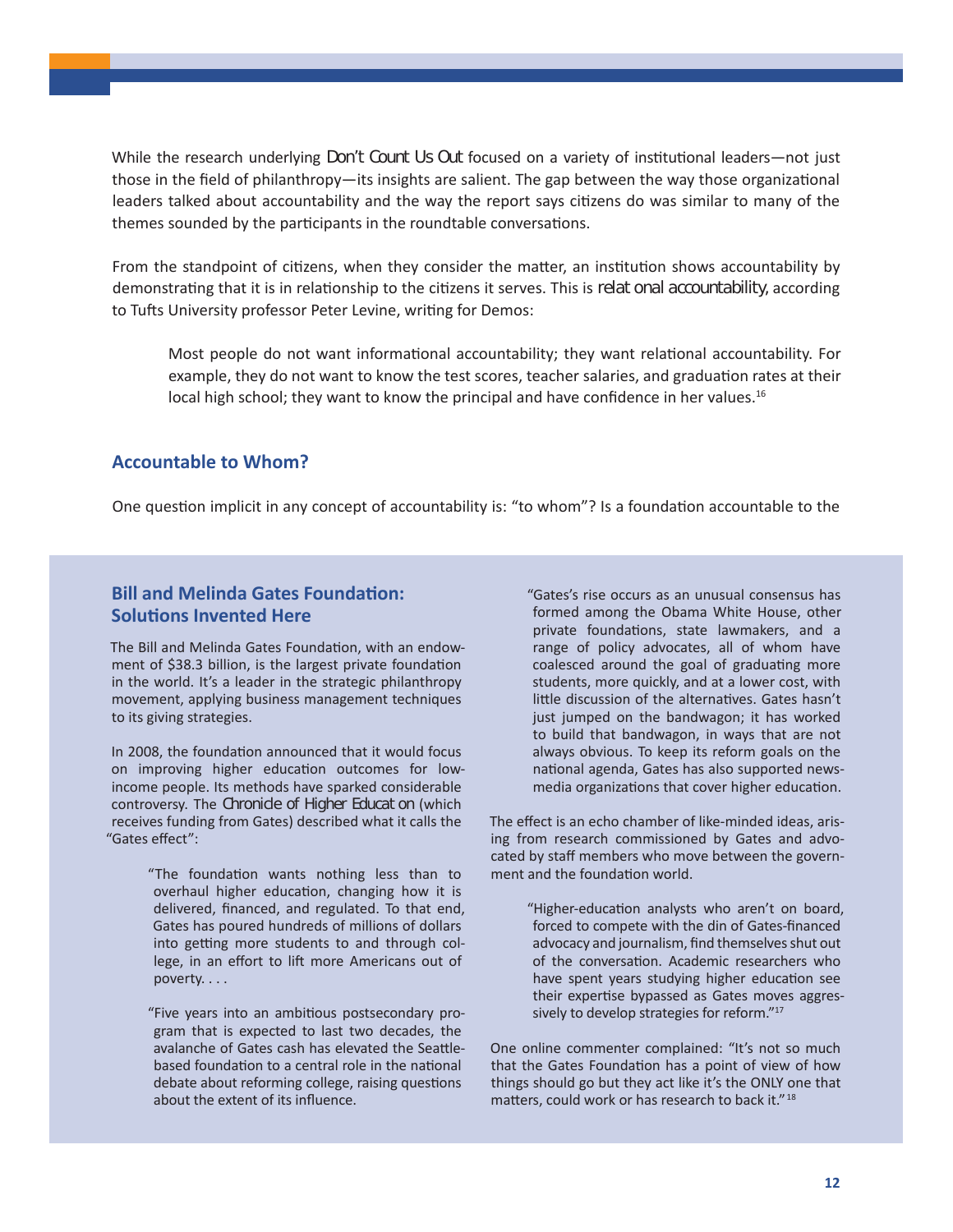community receiving aid? To the donors who provide the funds? To the broader field of philanthropy? To others working in related fields (e.g., education)? To the taxpayers?

As one roundtable participant put it, "I think that's a way to look at this whole conversation. Account*able to whom and how?"* Like many kinds of institutions, foundations seeking a public relationship have choices. Consequently, another participant pointed out, *"It's not always a foregone conclusion that the*  accountability is to the public. Somet mes the accountability is to a mission."

But as funders call for more mission "impact," their actions may appear increasingly unilateral and unaccountable to their grantee organizations. One participant said:

The only way to get work is for these organizations to turn into pretzels. The authenticity of their *experience on the ground and the knowledge that they have based upon all of that, becomes*  for naught because the foundations have decided. And I think that's part of the reason for the react on—for saying, "Government, do something! Make them more accountable!" Because people feel so powerless [and want] to be able to get a dif erent kind of relat onship.

This notion of a "different kind of relationship" between foundations and both grantees and the communities that are served was considered by participants to be at once a worthy goal (perhaps *the* goal) but difficult to achieve. What would be different?

# **IV. A Relationship of Respect and Clarity**

Results and good process are necessary but not sufficient. Relationships also matter. One participant summed it up: "It's not just relat onships, and it's not just outcomes or metrics. It's both."

Another participant suggested that transparency is important in this relationship, but not the datadriven and potentially obfuscating "data dump" variety noted above. What is required, he said, is transparency about motives:

*Perhaps you want to be more transparent to grantees, because grantees are carrying out what you want to have carried out, and so that's a partnership, and so part of that partnership is for the grantee to understand. I'm thinking, be more transparent about your goals, for the grantee to understand what you want to achieve together.*

Another participant called for more "engagement and interaction" between foundations and potential grantees, placing both sides on a different footing:

Maybe some will lose but there's a sense that there's a back-and-forth, a discussion, and we're all in this and talking about it. I might be a bit annoyed I didn't get [the grant], but at least I saw that there was an engagement and there was a respect. That, to me, is the essence of this.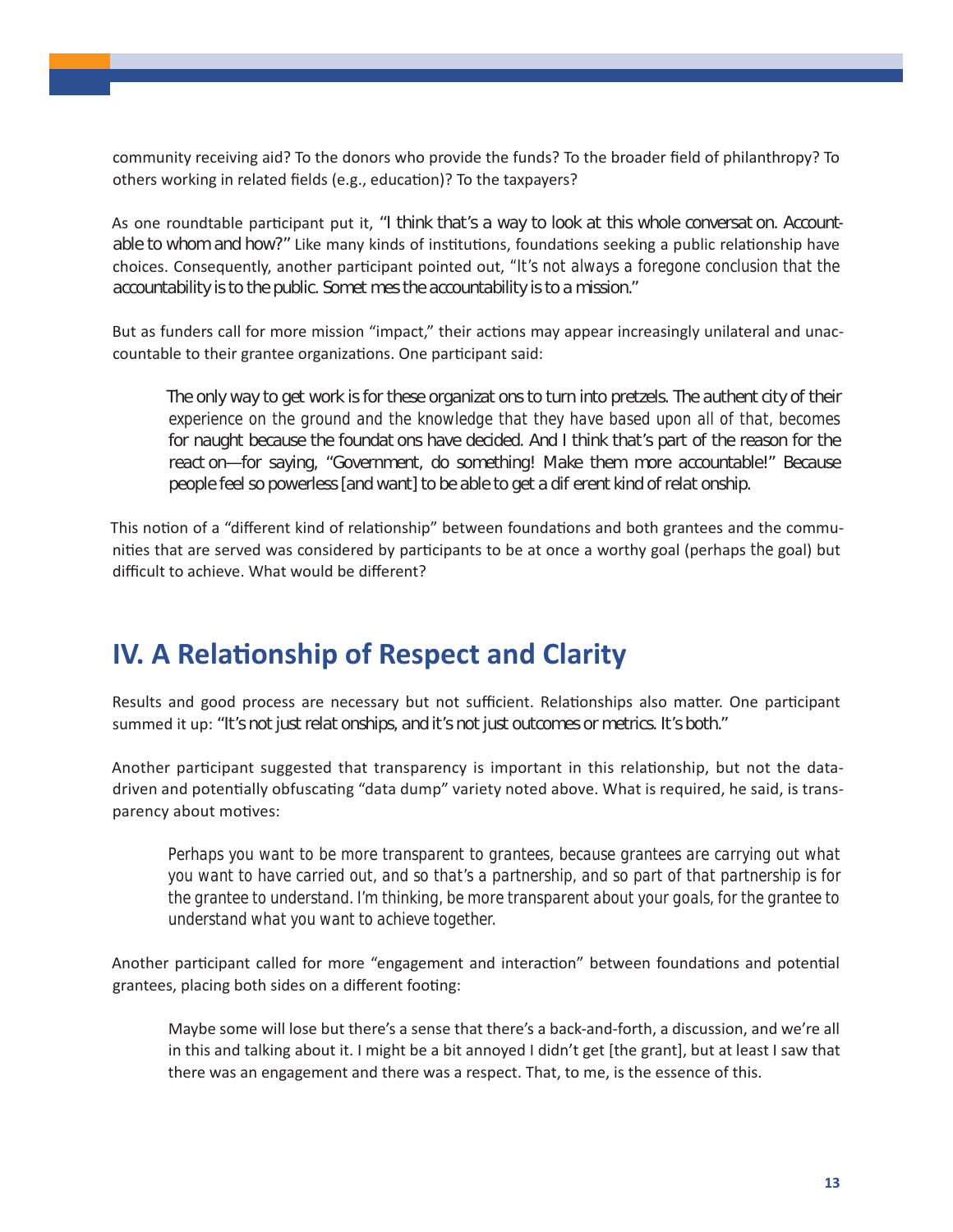Another agreed:

*It has to do with intent. It has to do with openness, and it's got to do with being willing to get feedback, and being willing to be crit cized, and being willing to change. And if the mindset of people is such that the intent is to engage, then that's where accountability does become relational, where they are willing to get the feedback, and engagement, including negative. Then it's truly transparent, and it's really dear. And that's the dif erence between minimum required transparency, and real clarity.*

This, then, is the conversation that philanthropy must join: How can we improve our working relationship with citizens while carrying out our public mission?

One discussant crystallized the crosscurrents this way:

*On the one hand, it's very difficult to define what the accountability is. . . . On the other hand, there is a deep discontent among grant recipients, including the ones that get the money, with the way in which decisions are made and the lack of humility, engagement, discussion with what's going on.* 

Grantees are not the only "public" for philanthropy, but they are perhaps the most proximate. There are others: communities, regulators, donors. Some of these same crosscurrents exist among philanthropy's relationship with those publics, too.

It was clear from these roundtable discussions that philanthropic organizations, once accountable only to their boards and donors, must now come to grips with pressures for a more considered relationship with their grantees and the communities they serve—with the need for public accountability as well as institutional accountability. If participants found no one-size-fits-all answers, they did, nevertheless, begin to define and clarify issues of transparency, impact, strategy, and mission. And they recognized that in responding to a changing world it will be useful for philanthropy to engage with these issues as a sector.

#### **Questions Philanthropy Should Ask Itself**

- 1. What are our responsibilities as institutions with a growing public role?
- 2. How can we add clarity and context to transparency?
- 3. What is our responsibility for showing impact? How much can or should we control?
- 4. How can we improve our working relationship with citizens and demonstrate respect?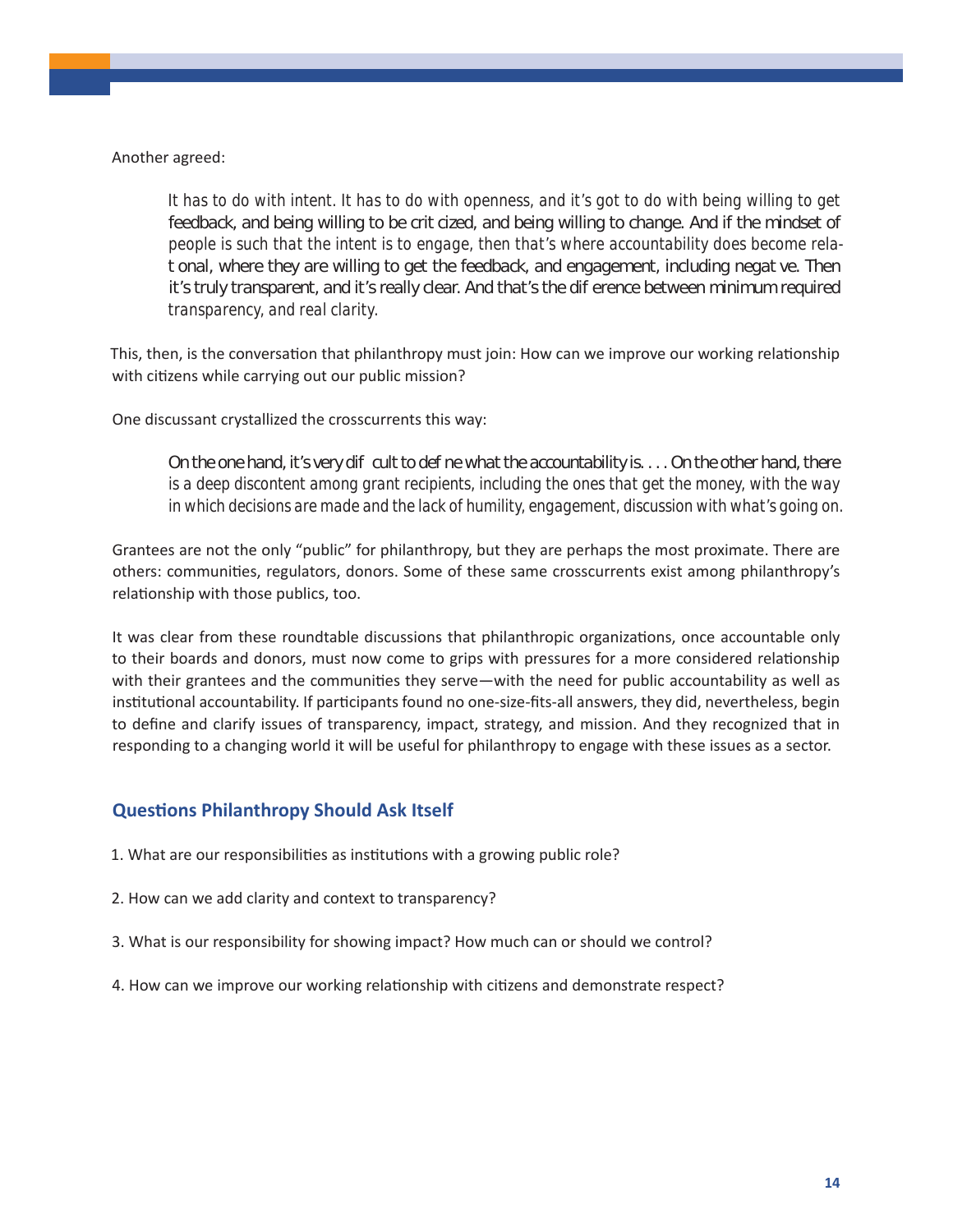### **Selected Readings**

Anonymous. "The Gathering." *Chronicle of Philanthropy* (October 20, 2013). Barkan, Joanne. "Plutocrats at Work: How Big Philanthropy Undermines Democracy." *Dissent* (Fall 2013). Brody, Evelyn, and John Tyler. *How Public Is Private Philanthropy?,* 2nd Ed. Philanthropy Roundtable, 2012. Goldman, Paula. "The Distortion Risk in Impact Investing." *Stanford Social Innovat on Review* (May 2012). Johnson, Jean, Jon Rochkind, and Samantha DuPont. *Don't Count Us Out.* Public Agenda/Kettering Foundation, 2011. Katz, Stanley N. "Beware Big Donors." *The Chronicle of Higher Educat on* (March 25, 2012). Kimball, Kristi, and Malka Kopell. "Letting Go." Stanford Social Innovat on Review (Spring 2011). Mathews, David. "Trends in Philanthropy: Democracy as Homeland Security." Nat onal Civic Review (Summer 2002). Monitor Group. *The Future of Philanthropy* – executive summary, http://www.futureofphilanthropy.org. Rogers, Robin. "Big Donations' Hidden Costs." *Washington Post,* December 30, 2011. Schambra, William. "Philanthropy's War on Community." *Nonprofit Quarterly* (September 2012). Sievers, Bruce. *Civil Society, Philanthropy and the Commons.* Tufts University Press, 2010 (final chapter). Stannard-Stockton, Sean. "External Accountability in Philanthropy." Tact cal Philanthropy. Tyler, John. *Transparency in Philanthropy.* Philanthropy Roundtable, 2013.

# **Participant List** *(Organizations given for ident fication purposes only)*

**Audrey Alvarado** Vice President, The Nonprofit Roundtable

**Diana Aviv** President, Independent Sector

**Lucy Bernholz** Visiting Scholar, David and Lucile Packard Foundation

**Elizabeth T. Boris** Director, The Urban Institute

**John R. Dedrick** Vice President of Programs, Kettering Foundation

**Aaron Dorfman** Executive Director, National Committee for Responsive Philanthropy

**Pablo Eisenberg** Georgetown University Public Policy Institute

**Joanne Florino** Senior Vice President for Public Policy, The Philanthropy Roundtable

**Christopher Gates** Executive Director, Philanthropy for Active Civic Engagement (PACE)

**Cynthia Gibson** Cynthesis Consulting

**Karen Hobert Flynn** Common Cause

**Richard C. Harwood** President, The Harwood Institute **Malka Kopell** Malka R. Kopell Consulting

**David Mathews** President, Kettering Foundation

**Chris McCleary** Development Director, Sunlight Foundation

**Kevin Murphy** President, Council on Foundations (and) Berks County Community Foundation

**Heather Peeler** Vice President of Programs, Grantmakers for Effective Organizations

**William A. Schambra** Director, Bradley Center for Philanthropy and Civic Renewal, The Hudson Institute

**Mark Schmitt** Director, Roosevelt Institute

**Vanessa Schnaidt** Director of Communications, The Foundation Center

**Nancy Tate** Executive Director, League of Women Voters

**John Tyler** General Counsel, Ewing Marion Kauffman Foundation

**Dean Zerbe** Former Senior Counsel and Tax Counsel, US Senate Committee on Finance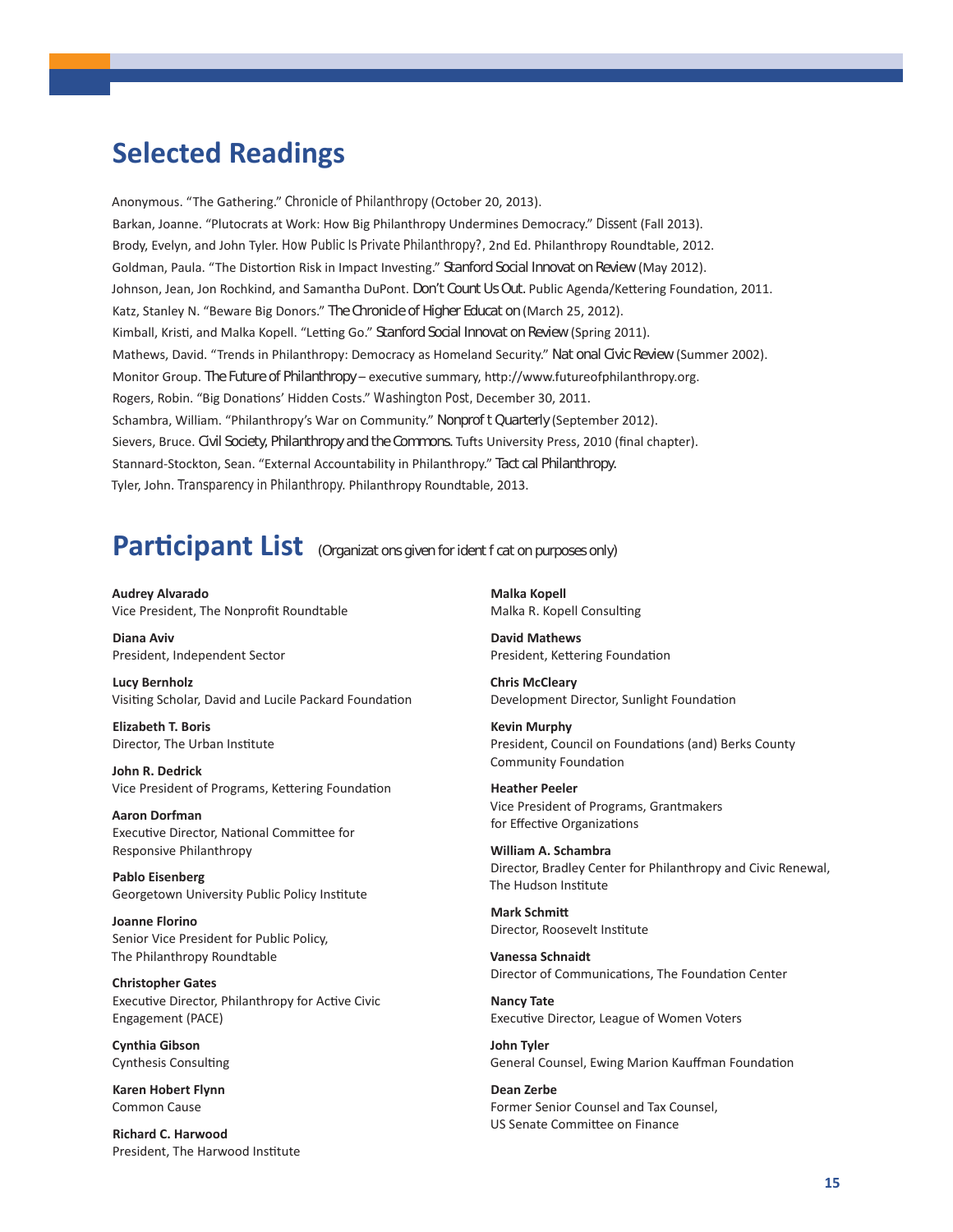### **Endnotes**

1. Barkan, Joann, "Plutocrats at Work: How Big Philanthropy Undermines Democracy," *Dissent* (Fall 2013), http://www. dissentmagazine.org/article/plutocrats-at-work-how-bigphilanthropy-undermines-democracy (accessed March 30, 2014).

2. "Grantmakers and Best Practices: A Topical Resource List," Foundation Center, http://foundationcenter.org/getstarted/ topical/practices.html (accessed March 30, 2014).

3. Schambra, William, "Foundations Offering to Bail Out Detroit May Regret Their Decision" *Chronicle of Philanthropy* (January 24, 2014), https://philanthropy.com/article/ Foundations-Offering-to-Bail/144233/ (accessed March 30, 2014).

4. "Criteria for Philanthropy at Its Best," National Committee for Responsive Philanthropy, http://www.ncrp.org/paib (accessed March 30, 2014).

5. Brody, Evelyn, and John Tyler, *How Public Is Private*  Philanthropy? Separat ng Reality from Myth, Second Ed. (Philanthropy Roundtable, 2012), http://www. philanthropyroundtable.org/guidebook/how\_public\_is\_ private philanthropy 2nd edition/philanthropic freedom (accessed March 30, 2014).

6. "Newark Sued To Release Records Of \$100 Million Facebook Gift, Booker Responds," *Huf ngton Post* (August 23, 2011), http://www.huffingtonpost.com/2011/08/23/ newark-sued-to-release-re\_n\_934807.html (accessed March 30, 2014).

7. Olivarez-Giles, Nathan, "Who's Getting Zuckerberg's \$1 Billion?," *Wall Street Journal* blog, December 19, 2013, http://blogs.wsj.com/digits/2013/12/19/whos-gettingzuckerbergs-1-billion/ (accessed March 30, 2014).

8. Mezzacappa, Dale, "Nowak Out at William Penn Foundation," *Notebook,* November 28, 2012, http:// thenotebook.org/blog/125387/nowak-out-william-pennfoundation (accessed March 30, 2014).

9. "Penn Foundation's Nowak Unafraid of Ruffling Feathers," Newsworks, July 23, 2012, http://www.newsworks.org/ index.php/local/education/41836-penn-foundations-nowakunafraid-of-ruffling-feathers (accessed March 30, 2012).

10. "Rumor Mill: Why Are Area Non-Profit Folks Doing a Goddamn Jig over Jeremy Nowak Leaving William Penn Foundation?," Philebrity.com, November 29, 2012, http:// www.philebrity.com/2012/11/29/rumor-mill-why-are-areanon-profit-folks-doing-a-goddamn-jig-over-jeremy-nowakleaving-william-penn-foundation/ (accessed March 30, 2014). 11. Brest, Paul, "A Decade of Outcome-Oriented Philanthropy," *Stanford Social Innovat on Review* (Spring 2012), http.// www.ssireview.org/articles/entry/a\_decade\_of\_outcome\_ oriented\_philanthropy (accessed March 30, 2014).

12. Kania, John, and Mark Kramer, "Collective Impact," Stanford Social Innovat on Review (Winter 2011), http://www. ssireview.org/articles/entry/collective\_impact (accessed March 30, 2014).

13. Schambra, William, "The Problem of Strategic Philanthropy," *Nonprofit Quarterly* (March, 2014), https:// nonprofitquarterly.org/philanthropy/22729-the-problemof-strategic-philanthropy.html (accessed March 30, 2014).

14. Tyler, John, *Transparency in Philanthropy: An Analysis of Accountability, Fallacy, and Volunteerism,*  (Philanthropy Roundtable, March 2013), http://www. philanthropyroundtable.org/topic/philanthropic\_freedom/ new book on transparency in philanthropy (accessed March 30, 2014).

15. Public Agenda and Kettering Foundation, *Don't Count us Out: How an Overreliance on Accountability Could Undermine the Public's Confidence in Schools, Business, Government & More,* (Public Agenda, 2011), http://www.publicagenda.org/ media/dont-count-us-out (accessed March 30, 2014).

16. Levine, Peter, "If You Want Citizens to Trust Government, Empower Them to Govern," The Democrat c Strategist (March 15, 2011), http://www.thedemocraticstrategist. org/strategist/2011/03/if you want citizens to trust.php (accessed March 30, 2014).

17. Parry, Marc, Kelly Field, and Becky Supiano, "The Gates Effect," *Chronicle of Philanthropy* (July 14, 2013), http:// chronicle.com/article/The-Gates-Effect/140323/ (accessed March 30, 2014).

18. Westbrook, Melissa, "One Thought on Gates Foundation . . . ," The Sunbreak (July 16, 2013), http://thesunbreak.com/ 2013/07/16/gates-foundation-to-chronicle-of-highereducation-our-critics-are-idiots/ (accessed March 30, 2014).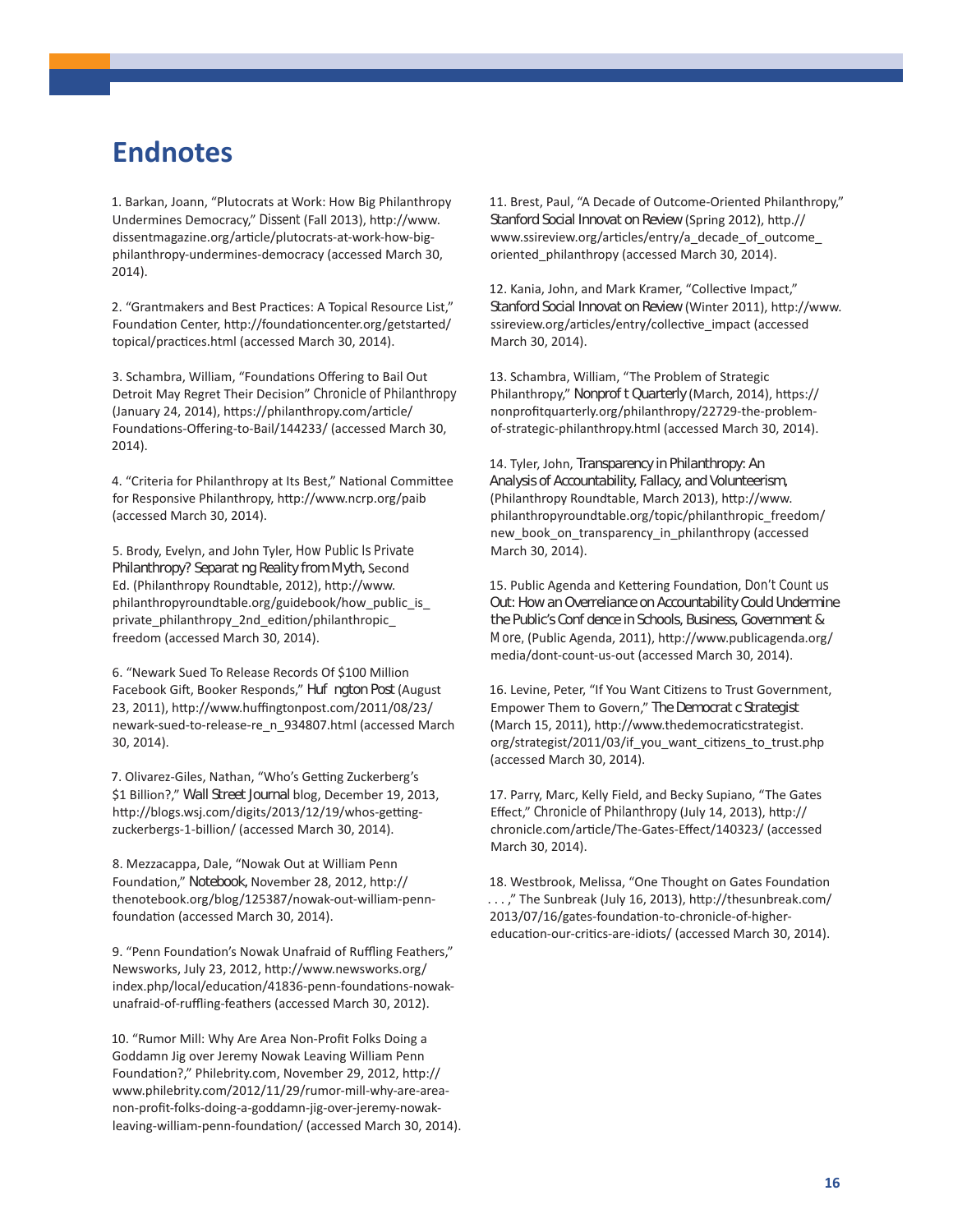#### **About Philanthropy for Active Civic Engagement (PACE)**

Philanthropy for Active Civic Engagement, PACE, is an affinity group of the Council on Foundations and serves as a learning collaborative of foundations doing work in the fields of civic engagement, service, and democratic renewal. Eight years ago PACE was created as the next iteration of a previous affinity group, the Grantmakers Forum for Community and National Service. The Grantmakers Forum focused exclusively on the issue of service and after a strategic organizational review, the decision was made to broaden the purview of the group to include the diverse field of civic engagement and democratic reform and renewal. PACE is headquartered in Washington, DC. To learn more go to www.pacefunders.com.

#### **PACE Leadership**

**President**  John R. Dedrick, Kettering Foundation

**Vice President**  John M. Sirek, McCormick Foundation

**Treasurer** David O. Egner, Hudson-Webber Foundation

**Secretary** Kate Ahern, The Case Foundation

**Executive Director**  Christopher T. Gates

#### **About the Kettering Foundation**

The Kettering Foundation is a nonprofit operating foundation rooted in the American tradition of cooperative research. Kettering's primary research question is, what does it take to make democracy work as it should? Kettering's research is distinctive because it is conducted from the perspective of citizens and focuses on what people can do collectively to address problems affecting their lives, their communities, and their nation. The foundation seeks to identify and address the challenges to making democracy work as it should through interrelated program areas that focus on citizens, communities, and institutions. The foundation collaborates with an extensive network of community groups, professional associations, researchers, scholars, and citizens around the world. Established in 1927 by inventor Charles F. Kettering, the foundation is a 501(c)(3) organization that does not make grants but engages in joint research with others.

#### **About the Author**

**Brad Rourke** is a program officer at the Kettering Foundation. His work includes studies of naming and framing issues in public terms and how people make decisions and work together on shared challenges in communities. Rourke is executive editor of the National Issues Forums issue books as well as other issue books produced for public deliberation.